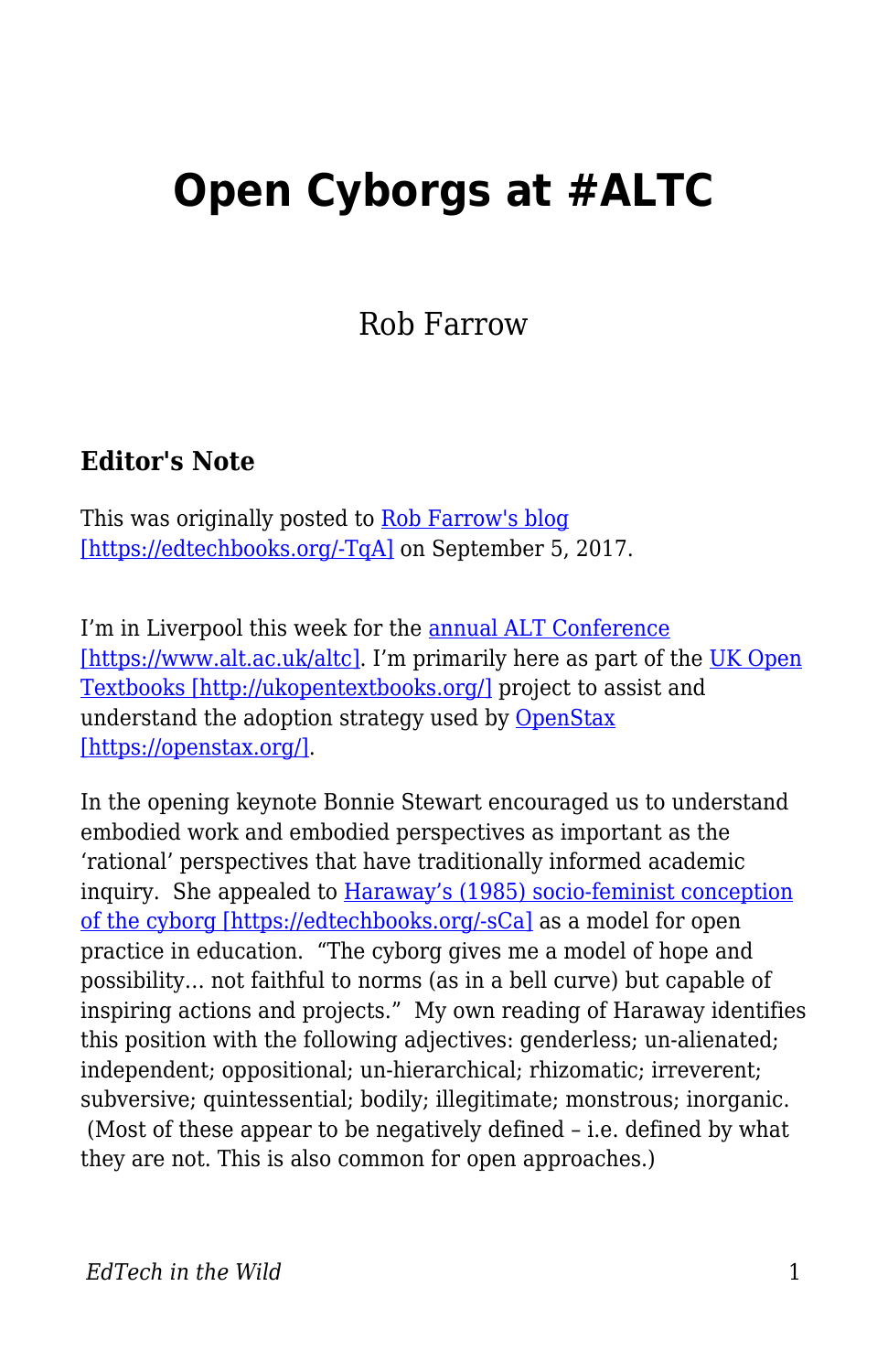| Representation              | <b>Simulation</b>               |
|-----------------------------|---------------------------------|
| Bourgeois novel (realism)   | Science Fiction (postmodernism) |
| Organism                    | Biotic component                |
| Depth                       | Surface                         |
| Perfection                  | Optimization                    |
| Organic division of labour  | Cybernetics of labour           |
| Reproduction                | Replication                     |
| Community ecology           | Ecosystem                       |
| Freud                       | Lacan                           |
| Sex                         | Genetic engineering             |
| Mind                        | Artificial Intelligence         |
| World War II                | <b>Star Wars</b>                |
| White capitalist patriarchy | Informatics of domination       |

I found this table more helpful in explaining the difference between traditional, hierarchical positions and the "informatics of domination". (I left out some of the more esoteric elements of the table.) Here are a couple of quotes that also seem to be useful for understanding the position:

"The cyborg is not subject to Foucault's biopolitics; the cyborg stimulates politics, a much more potent field of operations." (p.302)

"One important route for reconstructing socio-feminist politics is through theory and practice addressed to the social relations of science and technology, including crucially the system of myth and meanings structuring our imaginations. The cyborg is a kind of disassembled and reassembled, postmodern collective and personal self. This is the self feminists must code." (p.302)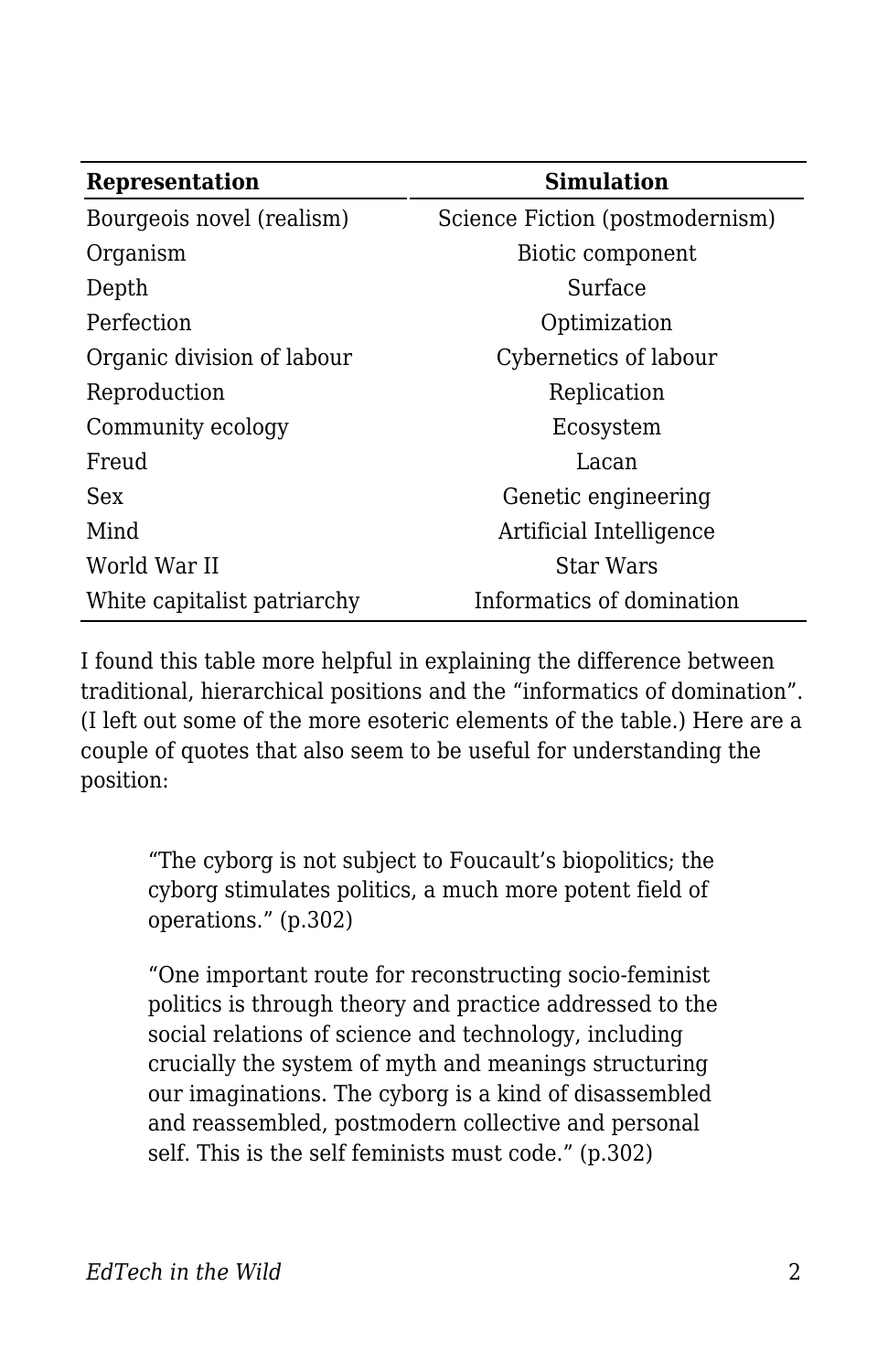I am not sure I understand the cyborg theory outlined in the paper well enough to say whether it really makes sense – but it's an interesting take on how to identfy the normative dimensions of openness. For me it's perhaps close to the kind of contrarianism presented in Deleuze & Guattari's (1972) *Anti-Oedipus*, perhaps because of the common interest in Lacanian decentralisation of the psyche. (Similarly, they also speak of 'desiring machines' and 'rhizomes'.)(Wikipedia reports that feminist Lacanians like Irigaray also an influence.)

Haraway summarises her argument as follows:

- 1. The production of total, universalising theory is a major mistake that misses most of reality (probably always and certainly now)
- 2. Taking responsibility for the social relations of science and technology means refusing an anti-science metaphysics, a demonology of technology, and so embracing the skilful task of reconstructing the boundaries of daily life, in partial connection with others, in communication with all of our parts

Cyborg theory is anti-essentialist and aims at overcoming the patriarchal dualisms, taxonomies and logics (self/other, culture/nature, male/female, civilized/primitive, right/wrong, truth/illusion, total/partial) that have characterised Western history. This belief in emancipation and freedom is one that many open

practitioners share, but here the approach is deconstructive.